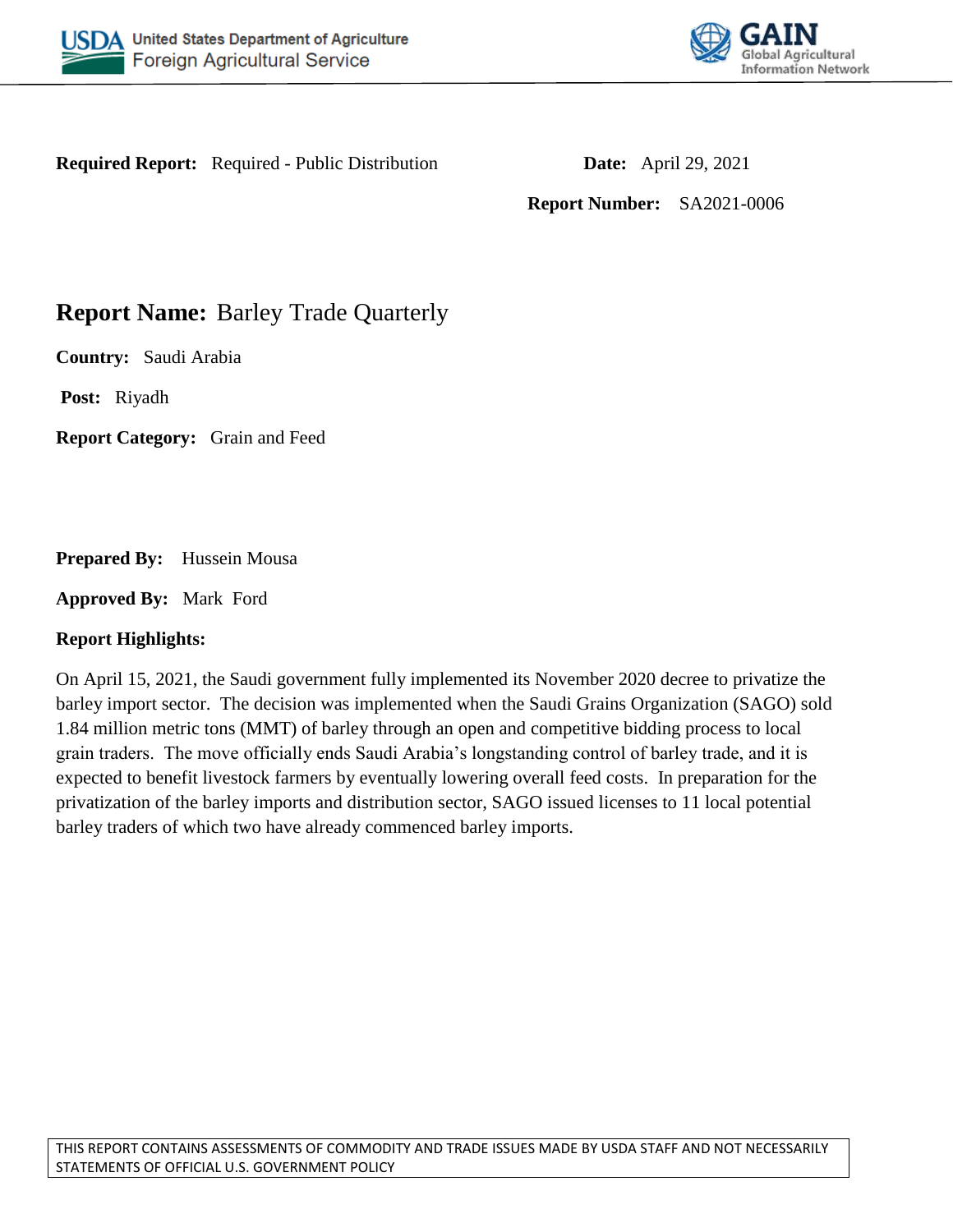## **Saudi Arabia Privatizes Barley Imports and Distribution Sector**

On April 15, 2021, the Saudi government fully implemented its November 2020 decree to hand back the barley imports and distribution business to the private sector. The decision was implemented when the Saudi Grains Organization (SAGO) sold 1.84 million metric tons (MMT) of barley through an open and competitive bidding process to local grain traders. The quantity was made up of 1.42 MMT of barley stored at 22 packing terminals (mostly contract packers) and seven vessel loads of barley sailing to Saudi seaports carrying 60,000 MT each for a total of 420,000 MT. The move officially ended a longstanding government monopsony in barley trade that the Saudi government put in place several decades ago. Going forward, licensed private sector barley importers will purchase barley and sell at profitable prices. Among some of its new responsibilities, SAGO will assure that licensing importers purchase barley that meets SAGO's already established quality standards. SAGO will also monitor the market to prevent price gouging and market manipulation.

The SAGO barley stocks were sold to six local grains traders for an average price of \$235.60 per MT, which was \$28.48 per MT less than the average C&F import price that SAGO paid for 2.05 MMT of barley from January - May 2021.

The United Feed Company (UFC), which accounted for approximately 40 percent of the total barley imported to the Kingdom in 2011, was the dominant buyer of SAGO's barley. They purchased 1.12 MMT, or approximately 61 percent of the total barley stocks sold by SAGO, followed by Manour Al Musaed for Trading and Contracting, which purchased 12.5 percent. Meanwhile, Alhenaky Trading Establishment and Al Nafei for Foodstuff each purchased 10 percent of the barley.

In preparation for the handover of the barley imports and distribution business to the private sector, SAGO issued imports and distribution licenses to 11 local potential barley traders of which two have already commenced barley imports. The UFC purchased 1 MMT of barley late last year for a March 2021 arrival. Another licensed company that imported barley was ARASCO, which purchased 100,000 MT of barley that also arrived in March 2021. While UFC bags and sells imported barley directly to livestock farmers, ARASCO uses the grain as an ingredient in feed processing in place of corn. ARASCO uses barley and corn interchangeably in its livestock feed production based on price competitiveness. It is estimated that UFC has at least 700,000 MT of imported barley in its packing facilities bringing the total barley available for April to approximately 2.5 MMT, including the 1.84 million sold by SAGO to the six local companies.

Post estimates another 600,000 MT of barley will be imported by June 2021, either by SAGO issuing another tender and then selling barley to the private sector or directly by the private sector. This will bring the total Saudi barley imports to approximately 6.7 MMT for MY20/21. (Please note that even though SAGO handed over the barley import business to the private sector, Post believes SAGO may need to purchase additional quantities over the short term. Post does not anticipate SAGO will purchase any more barley beyond this interim period.)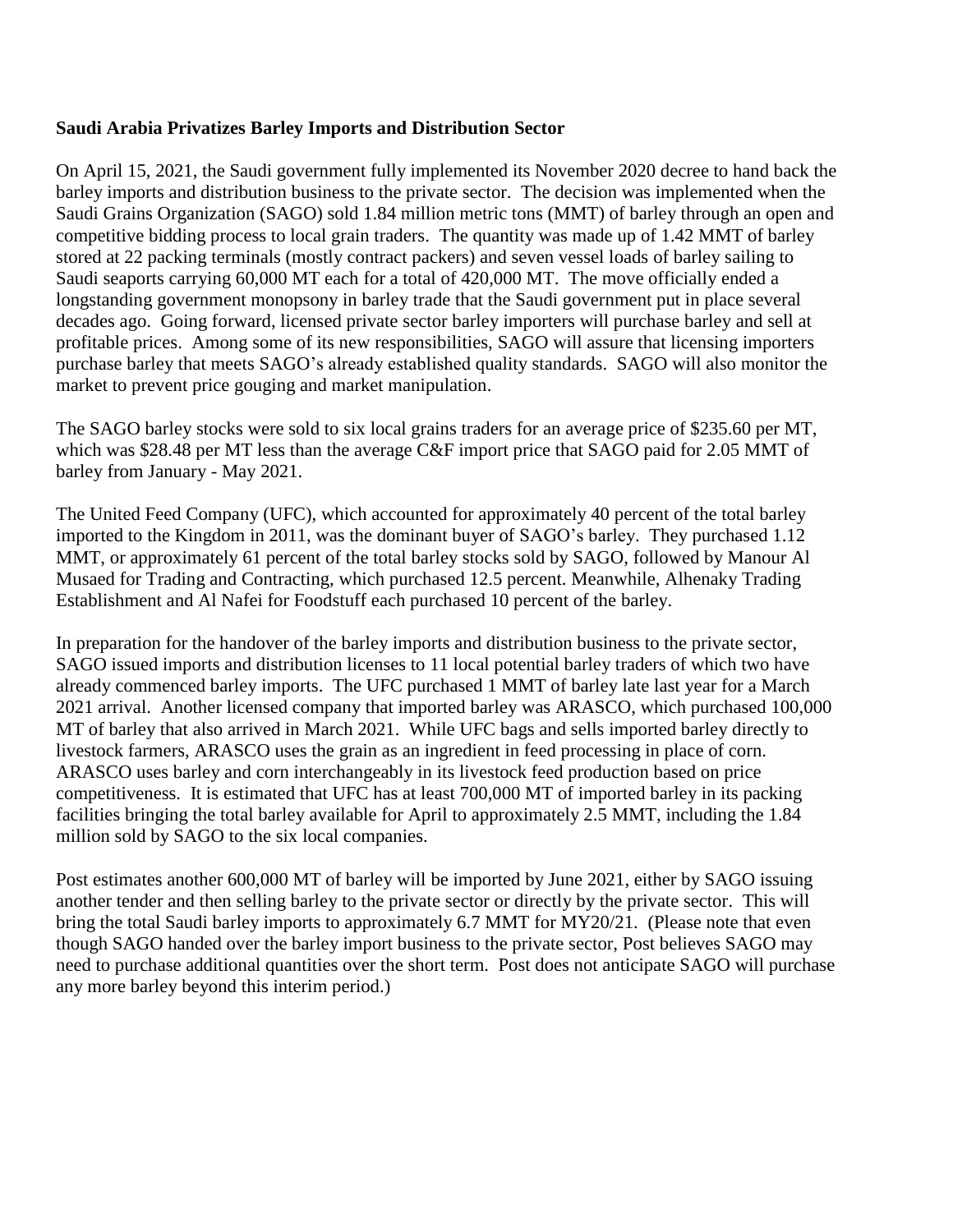| Name of the Local<br><b>Purchaser</b>            | <b>Quantity of SAGO</b><br>barley Purchased (MT) | <b>Purchase Price/MT</b><br>(SAR) | <b>Purchase Price/MT</b><br>(USD)              |  |
|--------------------------------------------------|--------------------------------------------------|-----------------------------------|------------------------------------------------|--|
| <b>United Feed Company</b>                       | 58,052                                           | 872.00                            | 232.53                                         |  |
| Manour Al Musaed for                             |                                                  |                                   |                                                |  |
| Trading and Contracting                          | 66,215                                           | 904.35                            | 241.16                                         |  |
| <b>United Feed Company</b>                       | 35,262                                           | 895.00                            | 238.67                                         |  |
| AlHenaki for Trading                             | 41,982                                           | 878.00                            | 234.13                                         |  |
| <b>United Feed Company</b>                       | 109,451                                          | 895.00                            | 238.67                                         |  |
| Al Nafei for Foodstuff                           | 106,544                                          | 891.30                            | 237.68                                         |  |
| Al Bawardi for Grain<br>Packing                  | 36,180                                           | 871.00                            | 232.27                                         |  |
| AlHenaki for Trading                             | 20,235                                           | 861.00                            | 229.60                                         |  |
| <b>AlHenaki</b> for Trading                      | 10,830                                           | 862.00                            | 229.87                                         |  |
| <b>AlHenaki</b> for Trading                      | 64,471                                           | 855.00                            | 228.00                                         |  |
| <b>United Feed Company</b>                       | 43,638                                           | 895.00                            | 238.67                                         |  |
| <b>United Feed Company</b>                       | 15,444                                           | 895.00                            | 238.67                                         |  |
| <b>United Feed Company</b>                       | 72,677                                           | 895.00                            | 238.67                                         |  |
| Alutamayiza Ula for Feed                         | 43,884                                           | 891.00                            | 237.60                                         |  |
| Alutamayiza Ula for Feed                         | 30,633                                           | 851.00                            | 226.93                                         |  |
| AlHenaki for Trading                             | 48,529                                           | 895.00                            | 238.67                                         |  |
| <b>United Feed Company</b>                       | 67,021                                           | 890.00                            | 237.33                                         |  |
| United Feed Company                              | 72,136                                           | 895.00                            | 238.67                                         |  |
| <b>United Feed Company</b>                       | 111,550                                          | 890.00                            | 237.33                                         |  |
| Al Nafea for Foodstuff                           | 90,235                                           | 889.50                            | 237.20                                         |  |
| Mansour Al Musaed for<br>Trading and Contracting | 163,368                                          | 873.91                            | 233.04                                         |  |
| <b>United Feed Company</b>                       | 52,593                                           | 865.00                            | 230.67                                         |  |
| <b>United Feed Company</b>                       | 61,510                                           | 865.00                            | 230.67                                         |  |
| <b>United Feed Company</b>                       | 60,000                                           | 875.00                            | 233.33                                         |  |
| <b>United Feed Company</b>                       | 60,000                                           | 880.00                            | 234.67                                         |  |
| <b>United Feed Company</b>                       | 60,000                                           | 885.00                            | 236.00                                         |  |
| <b>United Feed Company</b>                       | 60,000                                           | 890.00                            | 237.33                                         |  |
| <b>United Feed Company</b>                       | 60,000                                           | 895.00                            | 238.67                                         |  |
| <b>United Feed Company</b>                       | 60,000                                           | 900.00                            | 240.00                                         |  |
| <b>United Feed Company</b>                       | 60,000                                           | 905.00                            | 241.33                                         |  |
|                                                  | 1,841,440 MT                                     |                                   | Average purchase<br>price/MT<br>\$235.60 (USD) |  |

#### **Detailed Readout: SAGO Barley Stocks Sold Through Competitive Bidding Process**

## **Imported Barley Versus Locally Produced Animal Feed**

The elimination of the SAGO barley purchasing program is expected to increase the consumption of more locally produced animal feed that is more nutritious than barley. Going forward, the demand for barley imports hinges on its price competitiveness compared to locally processed feed (complete and concentrates) combined with strong educational programs to convince traditional livestock farmers about the cost savings and productivity advantages of more nutritional processed feed over barley. According to various experts, replacing grain barley with processed feed will reportedly benefit livestock farmers by lowering the overall costs in the long term since processed feed is consumed more easily than barley. (Please note that MEWA reports that more than 30 percent of raw barley fed to livestock is discharged without being digested; thereby, providing no benefit to animals in terms of weight gain or nutrition.)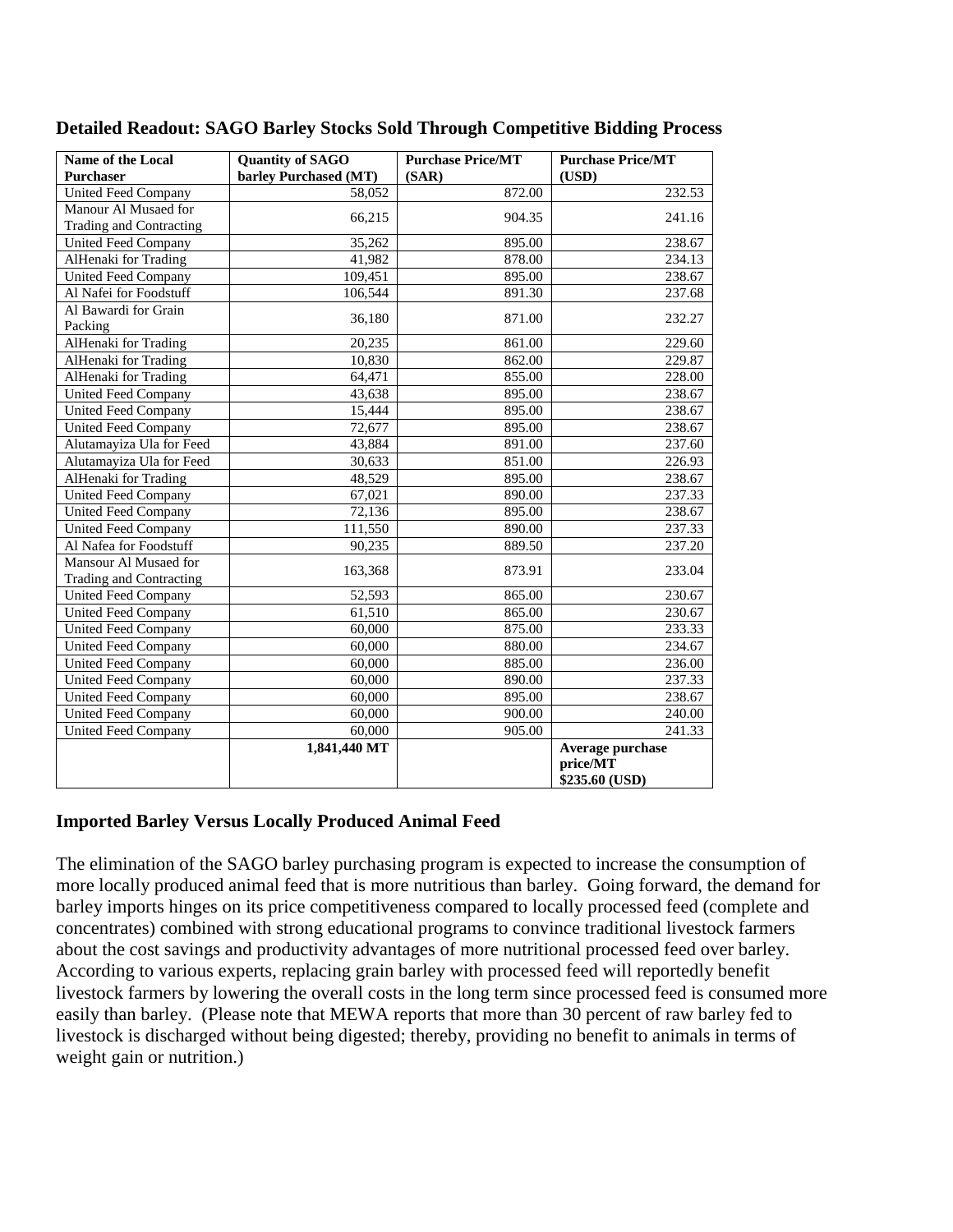# **Brief History of Saudi Arabia's Barley Trade (Private or Public)**

This is the second time that the Saudi government handed back barley trade to the private sector. For several decades and up to the end of 1998, the former Grain Silos and Flour Mills Organization, which was renamed SAGO in early 2016, was the exclusive importer and distributor of feed barley in the Kingdom. At the end of 1998, the Saudi government handed the responsibility of importing and distributing subsidized feed barley to the private sector. This arrangement lasted until the first half of 2011. In the second half of that year, the Saudi Ministry of Finance (MOF) took over the importation and management of feed barley from the private sector following repeated complaints by livestock farmers about price gouging and market manipulation by importers that led to severe grain shortages in several regions. To overcome the problem, MOF appointed a Saudi grains company known as the Saudi Grain and Fodder Company (SGFC) as the exclusive barley importer, and they signed contracts with several former barley importers to pack and distribute imported barley to designated end-users under the MOF's direct supervision.

October 2, 2016, SAGO took over the exclusive right to import and manage local distribution of feed barley from the Saudi Grain and Fodder Company (SGFC). SAGO continued as the monopsony barley importer and distributor until it sold its barley stocks to the private sector in mid-April 2021, which ended the government's direct involvement in barley trade.

According to initial reports, it appears barley privatization is boosting the demand and prices of locally processed animal feed. For years, ARASCO kept the wholesale price of its 50 kg bag of complete processed feed (named "Wafi") at least one Saudi Riyal (SAR) less than grain barley of the same weight. Recently, ARASCO increased its price of Wafi by three SARs over the past couple of weeks. This month, a 50 kg of Wafi is being sold at SAR46 (\$12.27) wholesale while the same weight of grain barley is being sold at SAR43 (\$11.47). This price is expected to change significantly since the private sector purchased the SAGO barley stocks at \$235.60 per MT or \$11.78 (SAR44.18) per 50 kg. As a result, many anticipate the local barley price will reach SAR50 per 50 kg next week. The privation of barley trade along with the government's continued encouragement and expansion of local feed mills are expected to drastically reduce barley imports and consumption over the next several years.

## **Saudi's Subsidy Program**

In order to reduce the local farmer's overall production costs, in January 2020 the Saudi government implemented a new animal feed subsidy regime that gives direct monthly per head payments to small livestock farmers. Small farmers are those that have a maximum of 300 animals from each of the four livestock categories (sheep, goats, camels, and cattle). The total subsidy budget for this category is \$320 million a year. Livestock producers, the dominant users of barley, receive monthly per head subsidies of \$2.13 for goats and sheep, \$10.67 for camels, and \$16 per head for cattle. The direct monthly payments to livestock producers are intended to help farmers purchase the feed of their choice among available alternatives, particularly between grain barley and processed feed.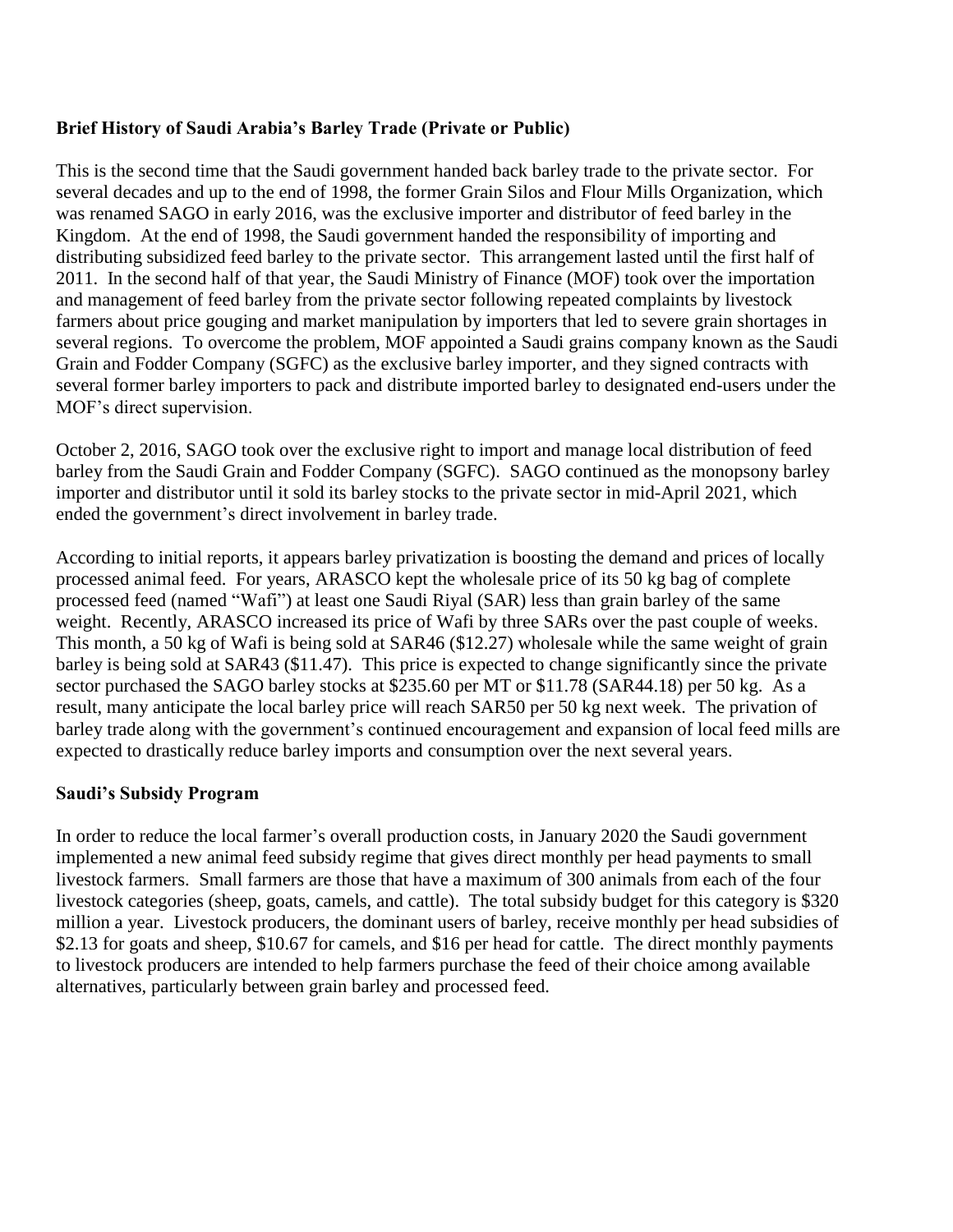# **Updated: Saudi Import Trade Data**

Available data from exporting countries shows that during the eight months of MY2020/21 (Jul 2020-Feb 2021), Saudi barley imports totaled about 5 MMT, an increase of approximately 1.3 percent compared to the same period of the previous MY. During that period, Russia was the leading feed barley supplier to the Kingdom with 1.97 MMT, accounting for 40 percent market share followed by Australia with 29 percent, and then the EU-27 with 24 percent. Ukraine was a distant fourth with 7 percent.

| Country                          | <b>Jul 20 - Feb 21</b> | <b>Market Share</b> | <b>Jul 19 - Feb 20</b> | <b>Market Share</b> |
|----------------------------------|------------------------|---------------------|------------------------|---------------------|
| Russia                           | 1,974,425              | 40%                 | 1,135,846              | 23%                 |
| Australia                        | 1,458,466              | 29%                 | 0                      | $0\%$               |
| EU 27 External Trade<br>(Brexit) | 1,216,168              | 24%                 | 1,959,121              | 40%                 |
| Ukraine                          | 334,225                | 7%                  | 1,070,588              | 22%                 |
| Argentina                        | $\theta$               | $0\%$               | 665,126                | 14%                 |
| United Kingdom HMRC              | $\theta$               | $0\%$               | 62,659                 | 1%                  |
| Uruguay                          | $\Omega$               | $0\%$               | 27,289                 | 1%                  |
| Other countries                  | 266                    | $0\%$               | 117                    | $0\%$               |
| <b>Total Jul - Feb Imports</b>   | 4,983,550              | 100%                | 4,920,746              | 100%                |